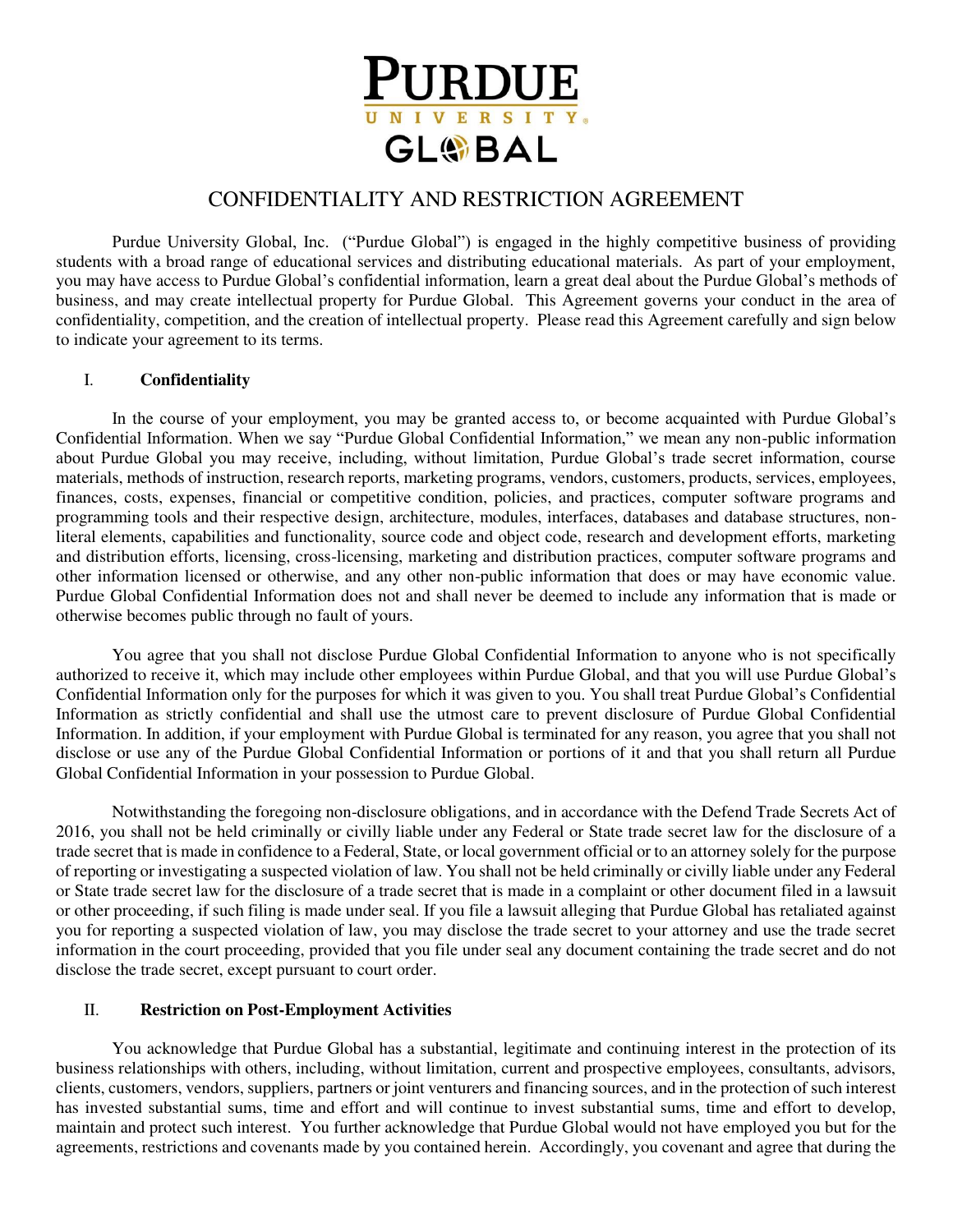term of your employment, and for the one-year period following the termination of your employment, regardless of the reason you terminate from employment (the "Restricted Period"), you agree not to engage in any of the following activities, either directly or indirectly (individually, or through or on behalf of another entity as owner, partner, agent, employee, consultant, or in any other capacity):

- i. *Non-Solicitation of Employees –* During the Restricted Period, you will not solicit, encourage, or engage in any activity, directly or indirectly (individually, or through or on behalf of another entity as owner, partner, agent, employee, consultant or in any other capacity), intended to induce any employee of Purdue Global known by you to possess any Purdue Global Confidential Information to terminate their employment with Purdue Global or to become employed by, or to enter into a business relationship with any competitive business. For purposes of this Agreement, the term "employee" includes any individual who is an employee of or a consultant to Purdue Global during the 12-month period prior to your date of termination;
- ii. *Non-Solicitation of Customers –* During the Restricted Period, you will not, directly or indirectly (individually, or through or on behalf of another entity as owner, partner, agent, employee, consultant or in any other capacity), knowingly influence or attempt to influence any customers of Purdue Global with whom you possess Purdue Global Confidential Information and had material contact during the one-year period preceding the date of your termination of employment with Purdue Global to divert their business to any competitive business or in any way interfere with the relationship between any such customer and Purdue Global (including, without limitation, making any negative statements or communications about Purdue Global). "Customers" refers to any third-party vendors and/or entities through which you may engaged or communicate with on behalf of Purdue Global for purposes of obtaining or engaging in business. For the purposes of this provision, "material contact" shall mean interaction which takes place in an effort to initiate a business relationship or to continue and/or expand the relationships and/or services between Purdue Global and its current and former customers by using Purdue Global Confidential Information. The prohibition contained in this provision shall apply only to actual or attempted solicitation for the purpose of marketing or selling products or services which compete, directly or indirectly, with those products or services offered by Purdue Global at the termination of your employment
- iii. *Equitable Tolling –* The terms contained in Paragraph (i) (ii) above shall be tolled and extended by one month for each month or portion of each month during which you are in violation of any covenant. If Purdue Global initiates legal action to enforce the restrictions and obtains an injunction against you, then the appropriate term will begin to run on the date that the injunction is entered.
- iv. *Severability of Covenants/Blue Penciling* You acknowledge and agree that the covenants herein are necessary for the protection of Purdue Global's legitimate interests, are reasonable and valid in duration and geographical scope, and in all other respects. If any court of competent jurisdiction determines that any of the covenants or any part thereof, is invalid or unenforceable, the remainder of the covenants shall not thereby be affected and shall be given full effect, without regard to the invalid portions. If any court of competent jurisdiction determines that any of the covenants, or any part thereof, is unenforceable because of the duration or geographical scope of such provision, such court shall have the power to reduce the duration or geographical scope of such provision, as the case may be, and, in its reduced form, such provision shall then be enforceable and shall be enforced. Should, however, a court of competent jurisdiction deem any covenant to be impermissibly over-broad, it is the desire and intention of the parties that the covenant be enforced to the greatest extent deemed to be enforceable.

You and Purdue Global agree that it is the intention of the parties that the restrictions in this Agreement should be enforceable to the maximum extent possible under applicable law and that such provisions should be reformed to make it enforceable in accordance with the intent of the parties.

## III. **Intellectual Property Rights**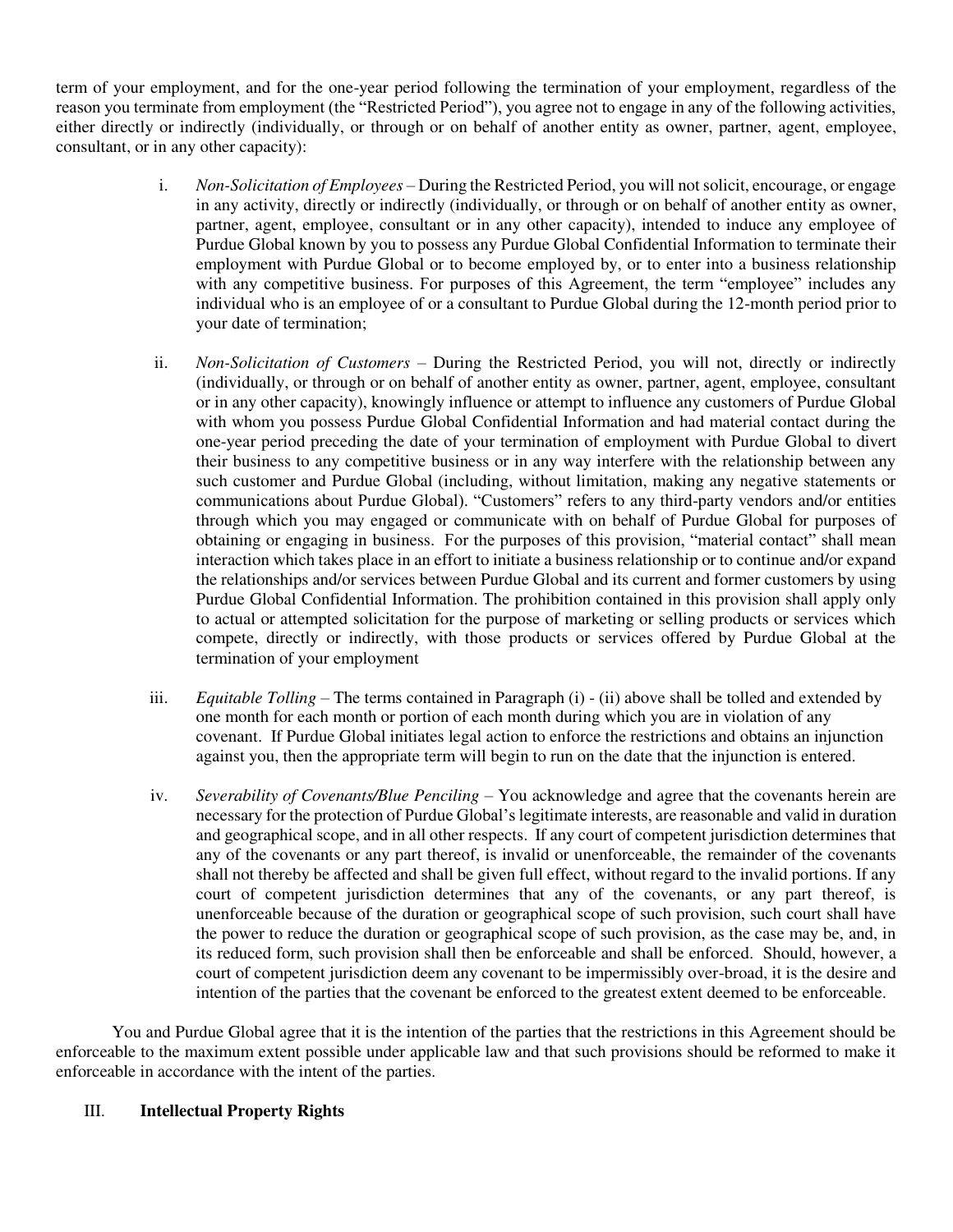In the course of your employment, you may be asked by Purdue Global to create written, graphic, audiovisual, audio, visual or other works for purposes of education delivery at Purdue Global ("Work Product"). Any such Work Product or other intellectual property that arises in any part in the course of your employment at Purdue Global is commissioned and owned by Purdue Global as a work-for-hire and may not be used, duplicated or distributed outside of Purdue Global, except as follows: (1) Purdue Global waives its employer right to own your copyright to a work that is not part of education delivery at Purdue Global or Purdue University, and (2) Purdue Global waives its employer right to own your copyright to a work that you have authored primarily to express and preserve scholarship as evidence of academic advancement or academic accomplishment, including scholarly publications, journal articles, research bulletins, monographs, books, plays, poems, musical compositions and other works of artistic imagination.

Notwithstanding anything in the foregoing to the contrary, for any work that is not owned by Purdue Global as a work-for-hire, Purdue Global retains a perpetual nonexclusive, royalty-free license to use, duplicate and distribute all such copyrightable works for all research and educational purposes of Purdue Global and Purdue University. For the sake of clarity, this license does not cover any copyrightable works that you generate as a Purdue Global employee solely in the course of an outside activity without the use of Purdue Global resources or pre-existing Purdue Global intellectual property. For this purpose, an "outside activity" is any activity that occurs entirely outside of your Purdue Global employment and entirely without use of Purdue Global resources (including but not limited to funds, facilities, equipment or personnel).

You represent and warrant to Purdue Global that the Work Product you produce is original, is not in the public domain and does not infringe on the intellectual property rights of any third party, including the rights of privacy and publicity, and shall not contain any matter that is libelous, slanderous or otherwise unlawful or actionable.

In addition, if you use any ideas, processes, designs, methods, and know-how that you possessed prior to your employment at Purdue Global, you represent and warrant that you have the right to make such disclosures and use without liability to others. You agree that you will not disclose to Purdue Global or use on Purdue Global's behalf, any confidential information belonging to any of your previous employers, you represent that you do not have in your possession any confidential documents or materials that belong to any of your previous employers, and you agree that you will not bring or cause to be brought to the premises of Purdue Global any materials or documents of any previous employers.

## IV. **Injunctive Relief**

You acknowledge that a violation of the provisions of this Agreement would cause Purdue Global irreparable harm that would not be adequately compensated by monetary damages. In addition to other relief, you agree that Purdue Global could seek preliminary and permanent injunctive relief without the necessity of posting bond to prevent any actual or threatened violation of such provisions and hereby expressly waive any demand that Purdue Global should be required to post a bond in any legal proceeding relating to this Agreement.

## V. **Not a Contract of Employment**

In consideration of being hired by Purdue Global and being given access to Purdue Global Confidential Information, you agree to be bound by the rules and regulations of Purdue Global, including but not limited to, the provisions of this Agreement. In addition, you understand and agree that there is no contract of employment between Purdue Global and you, and that both Purdue Global and you remain free to terminate your employment relationship at any time.

#### VI. **General Provisions**

*Interpretation* – In interpreting or construing this Agreement, neither party shall have any term or provision construed against the other party solely by reason of such party having drafted the Agreement.

*Time of the Essence* – Time is of the essence in this Agreement.